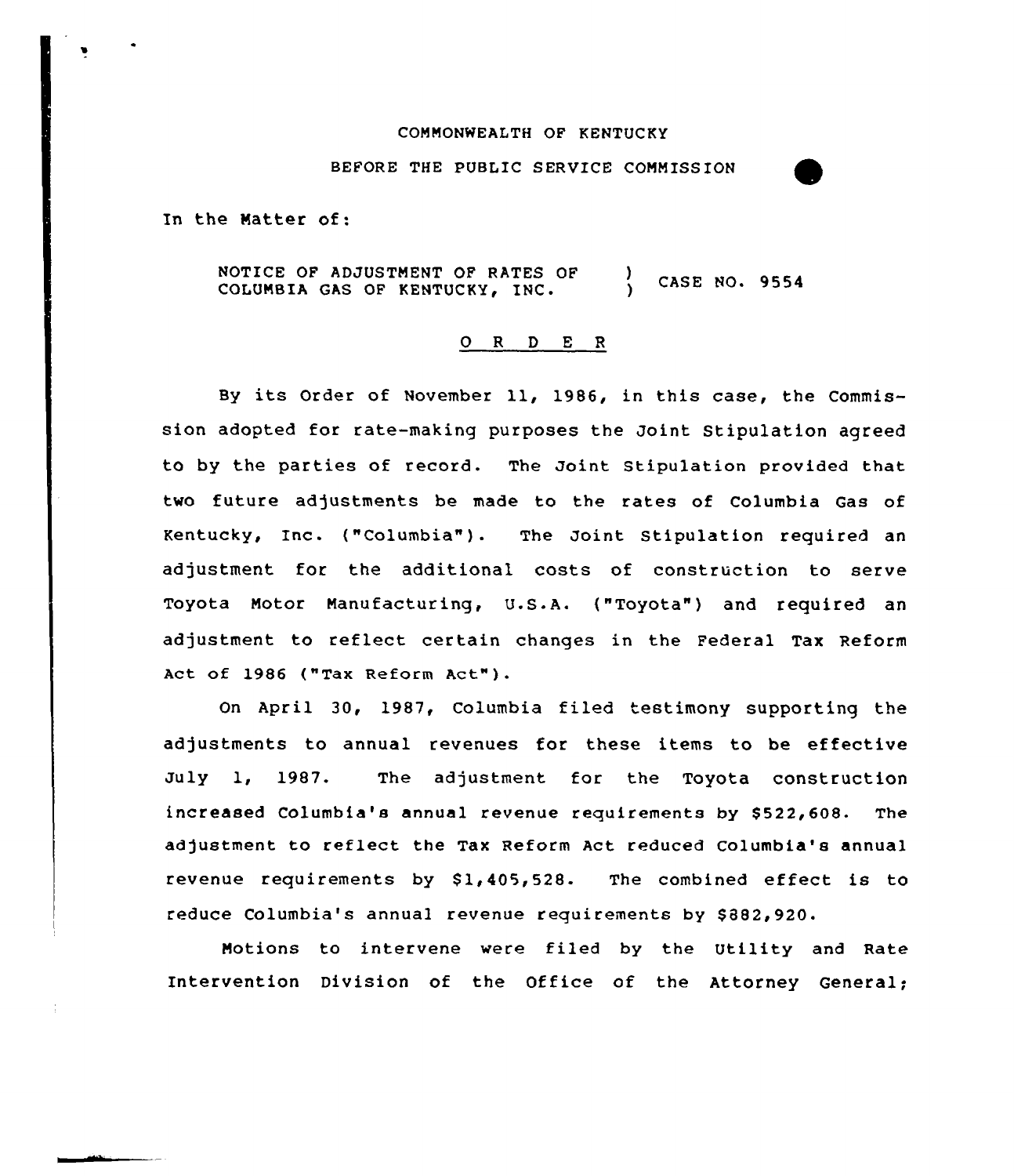Utility Rate cutters of Kentucky, Inc.; and Kentucky Industrial Utility Customers. All motions to intervene were granted by the Commission. The intervenors raised the issues of excess deferred taxes and rate design.

### EXCESS DEFERRED TAXES

<sup>A</sup> reduction in the corporate tax rates results in an excess or surplus deferred tax reserve, since deferred taxes resulting from depreciation-related and non-depreciation-related tax timing differences were provided by ratepayers at a higher tax rate than the rate at which they will be flowed back.

On January l, 1979, the federal corporate income tax rate decreased from <sup>48</sup> to 46 percent. Utilities, in general, flowed back deferred taxes at the new statutory tax rate, which resulted in an excess provision for deferred taxes. The Commission recognized the existence of these excess deferred taxes and in subsequent rate proceedings required that the excess be returned to the ratepayer over a 5-year amortization period.

The change in tax rates under the Tax Reform Act from 46 percent to 34 percent creates a substantial excess provision for deferred taxes. The Tax Reform Act requires that deferred taxes related to depreciation timing differences be flowed back no faster than under the "average-rate assumption method." Under this method an average rate is calculated and, as timing differences reverse, the accumulated deferred taxes are credited to income at the average rate, reducing the excess deferred taxes to zero over the remaining life of the property. moreover, the Tax Reform Act provides that if <sup>a</sup> regulatory commission requires <sup>a</sup>

$$
-2 -
$$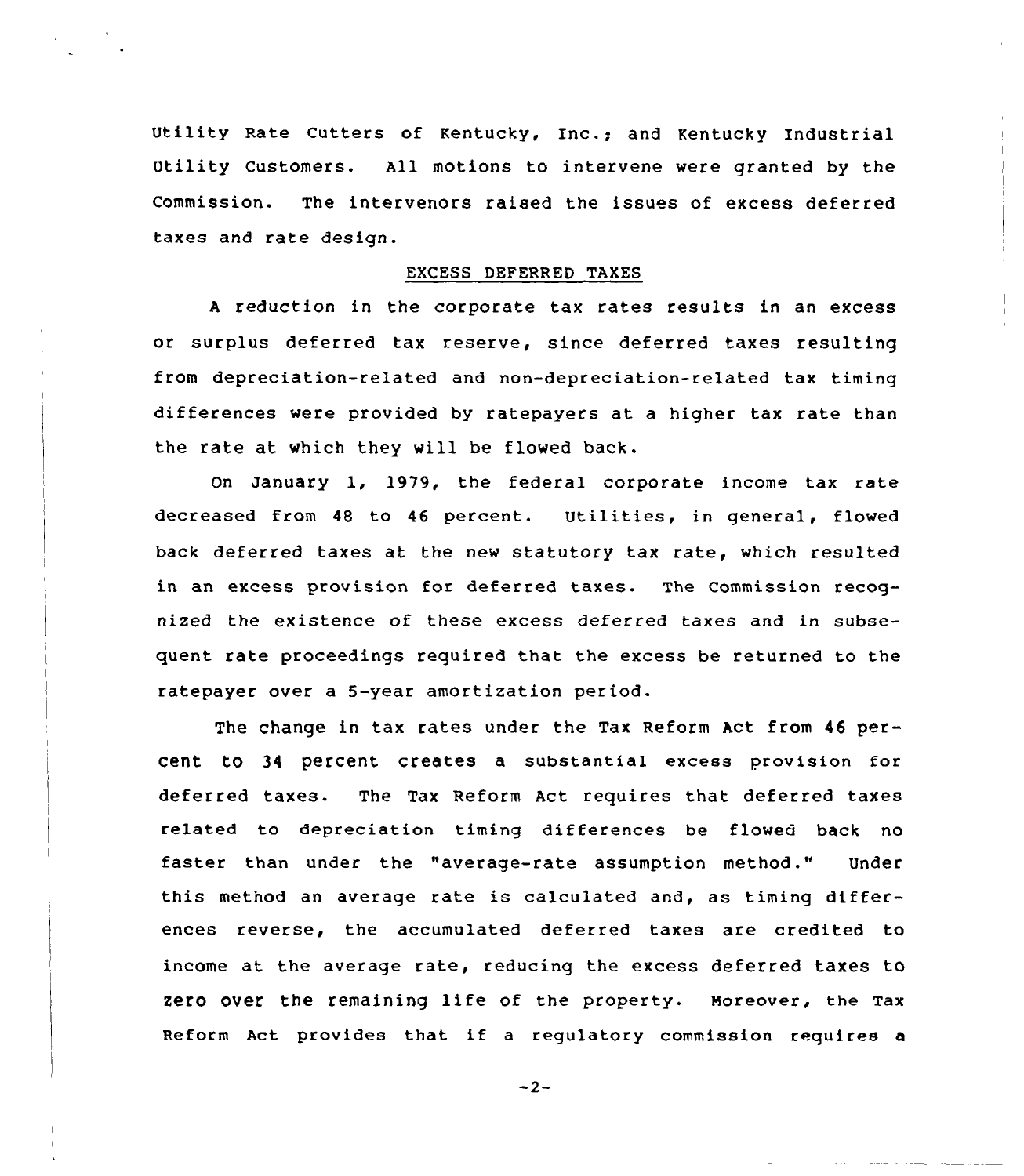more rapid reduction of the excess provision for deferred taxes, book depreciation must be used for tax purposes. The Tax Reform Act does not, however, have specific provisions for the excess deferred taxes that are not related to depreciation. Therefore, the excess deferred taxes have been generally characterized as "protected" (depreciation-related) and "unprotected" (not related to depreciation).

The Commission recognizes the existence of the excess deferred taxes and is of the opinion that these taxes provided by ratepayers in previous years should be returned in an equitable manner. However, the various options for returning these benefits could not be fully explored at this time. Therefore, the issue regarding accelerated amortization of excess deferred taxes will be considered in future general rate proceedings.

## RATE DESIGN

The Commission suggested that the reduction in revenue resulting from the Tax Reform Act could be spread to consumers by a uniform reduction to all Ncf charges. Columbia has filed rates designed to flow through the revenue requirement reduction on a uniform mcf basis. This method is equitable and achieves the intent of the Commission to conform with the rate design approved in the last rate case.

## JOINT STIPULATION

Woodrow Burchett, Director of Rates for Columbia, testified that the determination of the reduction related to the Tax Reform Act was done in accordance with the agreements reached in settlement negotiations. As of the date of this order, no parties of

 $-3-$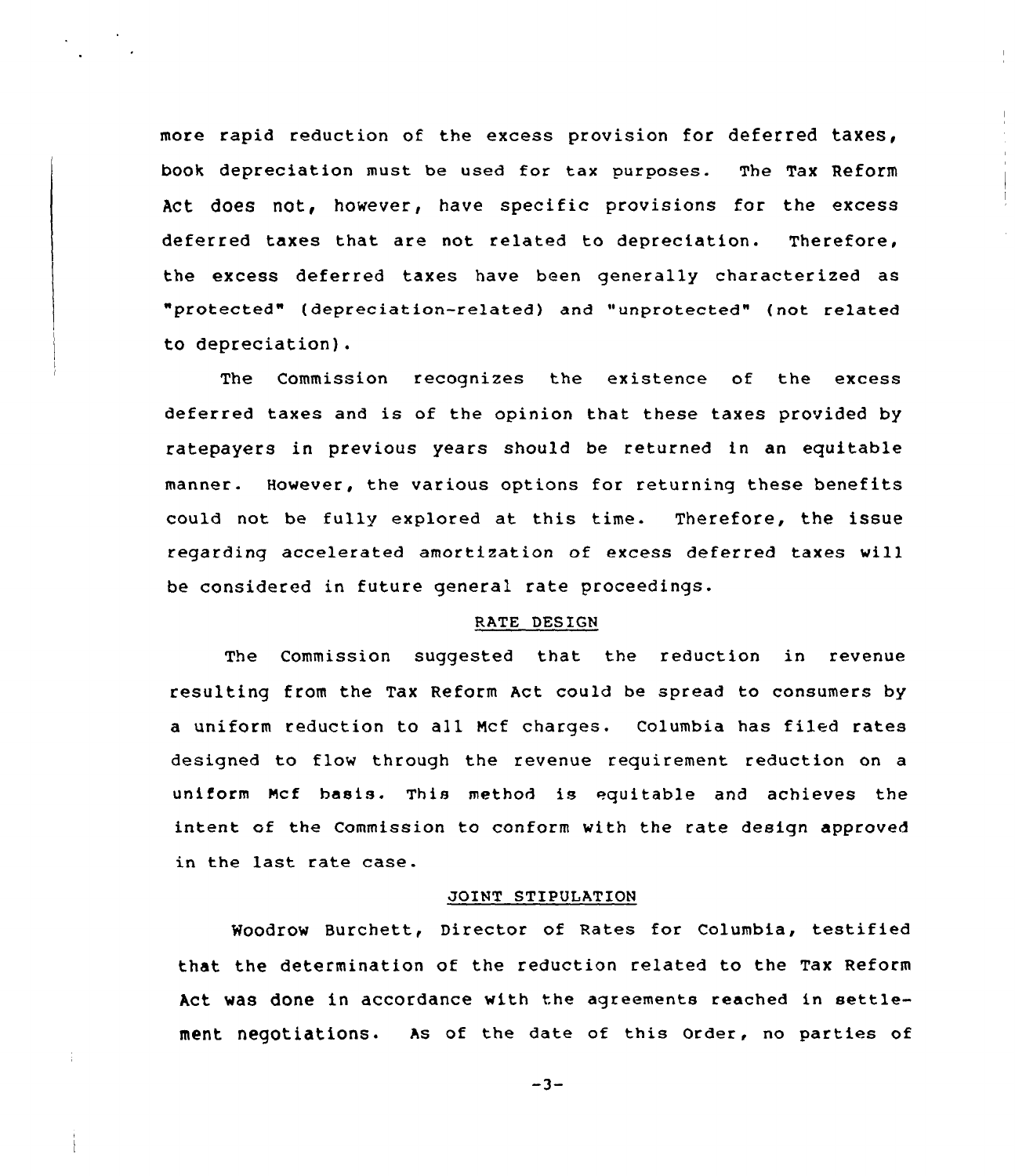the Joint Stipulation have submitted evidence contrary to Columbia's adjustments. The Commission must conclude that all parties of record are in agreement with the adjustments as defined by the terms and conditions of the Joint Stipulation. Therefore, the Commission has decreased Columbia's rates and charges by \$882,920 annually.

### SUMMARY

The Commission, after consideration of the evidence of record and being advised, is of the opinion and finds that:

1. This case should be reopened to determine if this filing to reflect the Tax Reform Act is consistent with the Joint Stipulation.

2. The rates and charges in Appendix <sup>A</sup> are the fair, just, and reasonable rates and charges to be charged by Columbia on and after July 1, 1987.

3. The approval of the rate reduction in this matter is not a commitment to future rate-making treatment of any specific issue.

IT IS THEREFORE ORDERED that:

1. This case is reopened for the purpose of determining if this filing to reflect the effects of the Tax Reform Act is consistent with the Joint Stipulation.

2. The rates and charges in Appendix <sup>A</sup> are approved for service rendered on and after July 1, 1987.

3. Within 30 days of the date of this Order, Columbia shall file with this Commission its revised tariff sheets setting out the rates and charges approved herein.

 $-4-$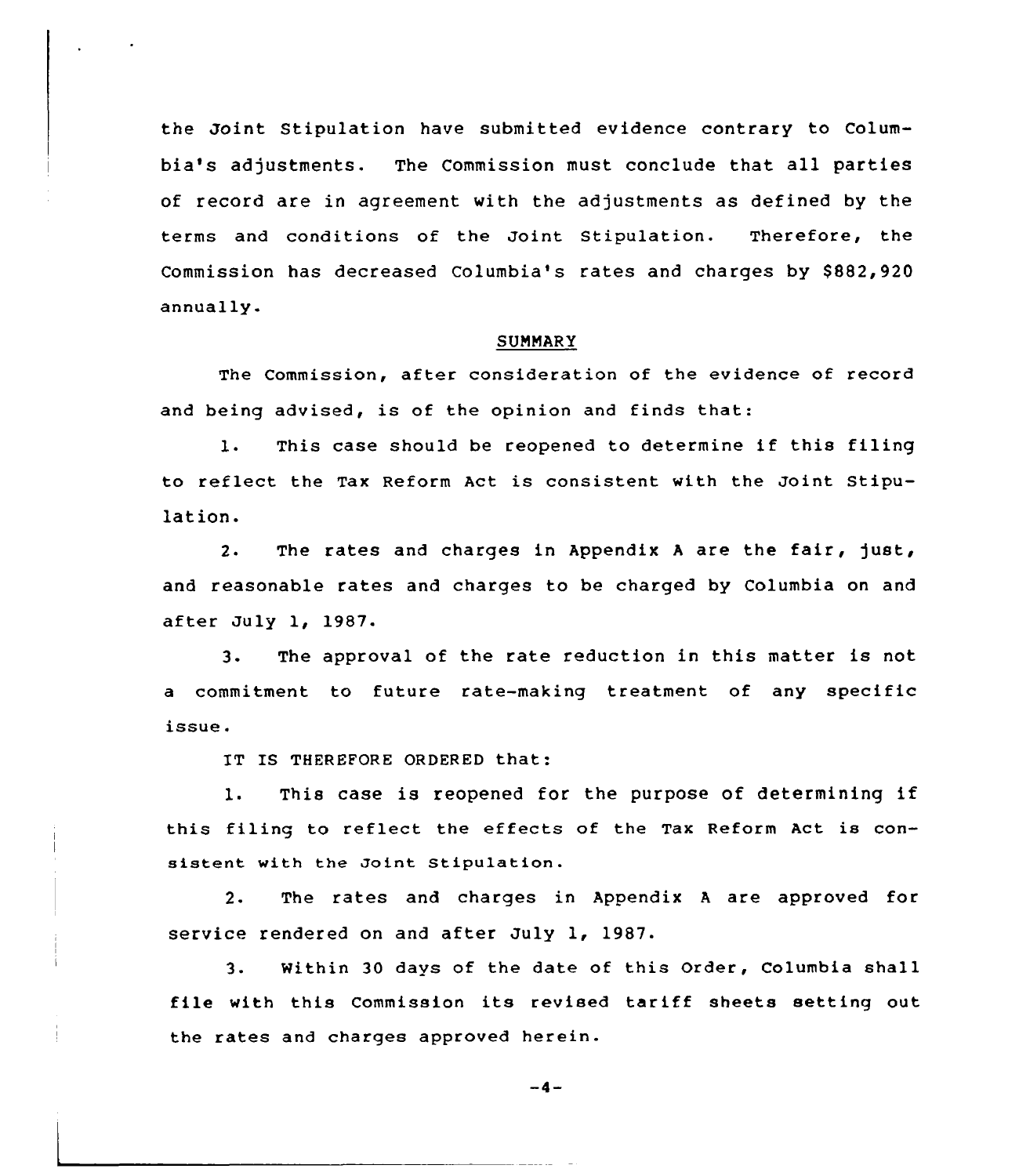Done at Frankfort, Kentucky, this 25th day of June, 19S7.

PUBLIC SERVICE COMMISSION

 $\perp$  $20.7$ Chairman

Vice Chairman J zuer N<br>mmissioner

ATTEST:

 $\ddot{\phantom{1}}$ 

Executive Director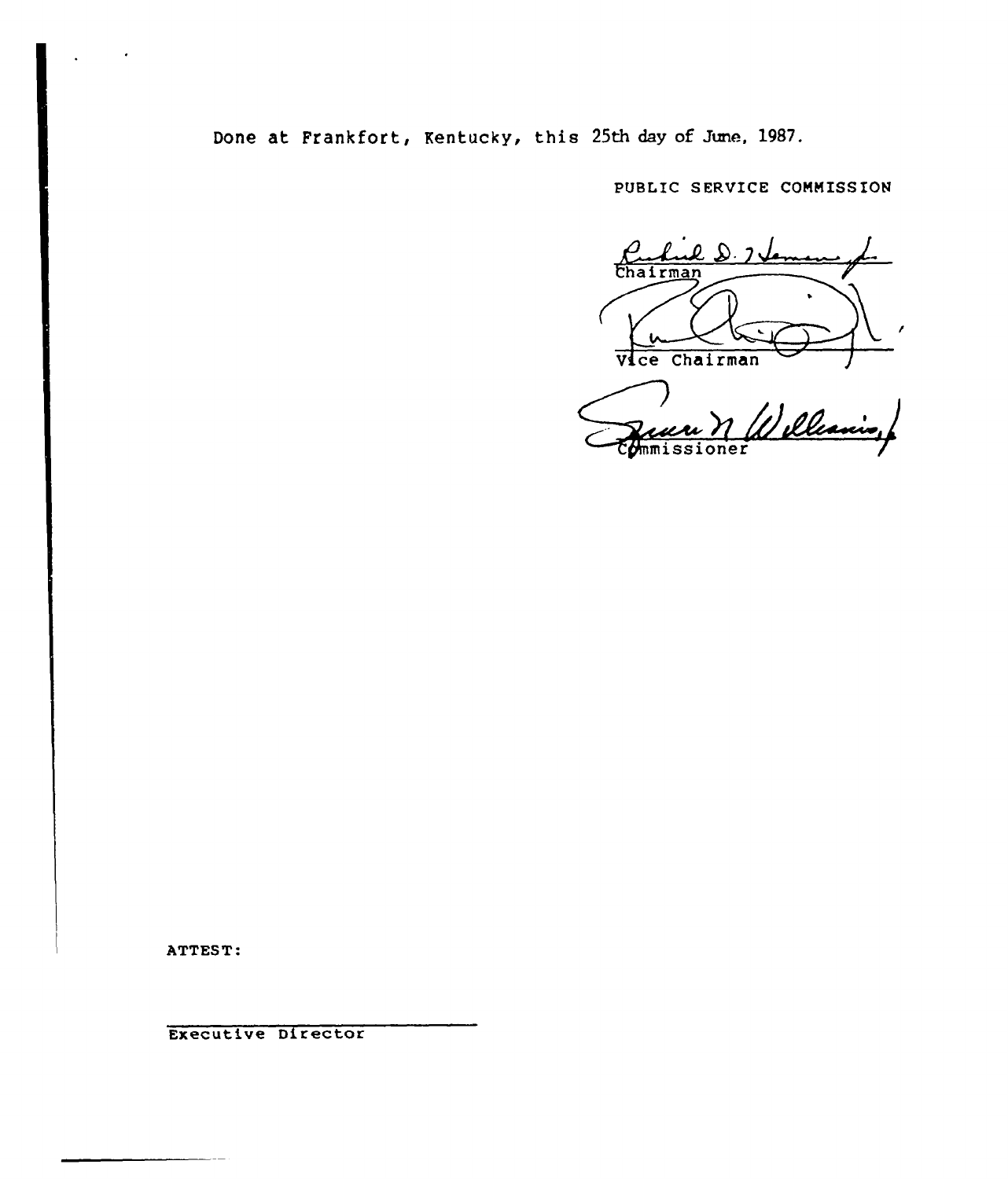# APPENDIX A

# APPENDIX TO AN ORDER OF THE KENTUCKY PUBLIC SERVICE COMMISSION IN CASE NO. 9554 DATED June 25, 1987.

The following rates and charges are prescribed for the customers served by Columbia Gas of Kentucky, Inc. All other rates and charges not specifically mentioned herein shall remain the same as those in effect under authority of this Commission prior to the date of this Order.

# CURRENTLY EFFECTIVE BILLING RATES

|                                                                                                                    | Base Rate<br>Charge<br>s   | Gas Cost<br>Adjustment 1/<br>\$      | <b>Total</b><br>Billing<br>Rate<br>\$. |
|--------------------------------------------------------------------------------------------------------------------|----------------------------|--------------------------------------|----------------------------------------|
| RATE SCHEDULE GS                                                                                                   |                            |                                      |                                        |
| Customer Charge:<br>Residential                                                                                    | 4.00                       |                                      | 4.00                                   |
| Commercial or<br>Industrial                                                                                        | 10.00                      |                                      | 10.00                                  |
| Volumetric:<br>First<br>2 Mcf/Month<br>48 Mcf/Month<br>Next<br>Next 150 Mcf/Month 1.2052<br>All Over 200 Mcf/Month | 1.2652<br>1.2352<br>1.1752 | 3.9303<br>3.9303<br>3.9303<br>3.9303 | 5.1955<br>5.1655<br>5.1355<br>5.1055   |
| RATE SCHEDULE FI                                                                                                   |                            |                                      |                                        |
| Customer Charge:                                                                                                   | 100.00                     |                                      | 100.00                                 |
| Customer Demand Charge:<br>Demand Charge times<br>Firm Mcf Volume in<br>Customer Service<br>Agreement              |                            | 6.8458                               | 6.8458                                 |
| Commodity Charge-All<br>Volume                                                                                     | 0.3942                     | 3.9303                               | 4.3245                                 |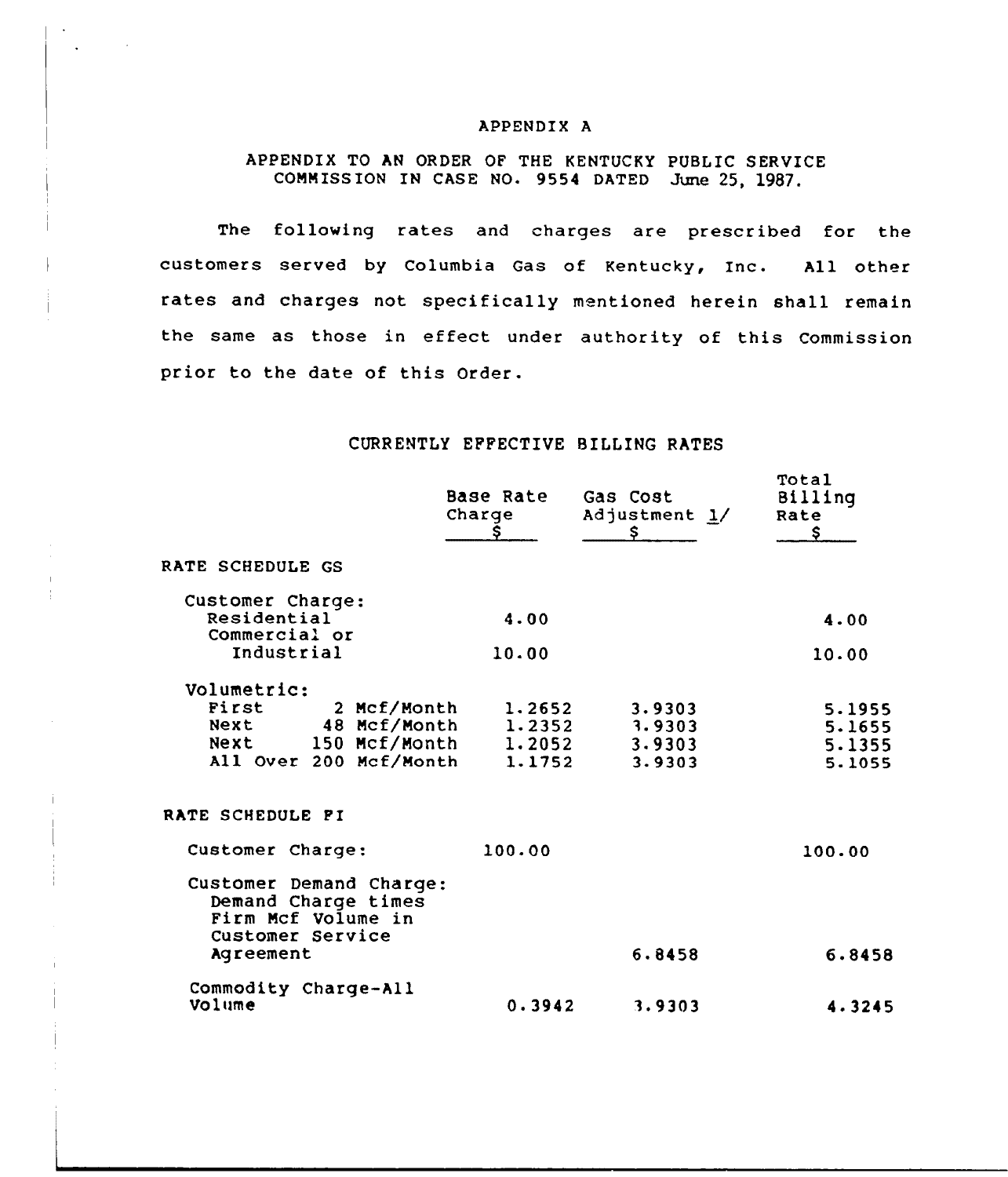RATE SCHEDULE IS

 $\omega_{\rm{eff}} \sim 10^{-2}$  $\sim 10^{11}$  km  $^{-2}$ 

| Customer Charge: | 100.00 | 100.00 |        |
|------------------|--------|--------|--------|
| Commodity Charge | 0.3942 | 3.9303 | 4.3245 |

RATE SCHEDULE IUS

For all Volumes Delivered each Month 0-0912 3.9303 4.0215

1/ The Gas Cost Recovery Rate, as shown, is an adjustment per Mcf determined in accordance with the "Semi-Annual Gas Cost Adjustment Clause" as set forth on Sheets 80 through 83 of this tariff. The Gas Cost Adjustment is detailed in the Appendix to the Order of the Public Service Commission in Case No. 9554 dated November 14, 1986.

RATE SCHEDULE GS

### Base Rate

Commodity Charge:

| First                                         |  |  | 2 Mcf per month $e$ \$1.2652 per Mcf   |  |
|-----------------------------------------------|--|--|----------------------------------------|--|
| Next                                          |  |  | 48 Mcf per month @ \$1.2352 per Mcf    |  |
| Next                                          |  |  | 150 Mcf per month $e$ \$1.2052 per Mcf |  |
| All Over 200 Mcf per month @ \$1.1752 per Mcf |  |  |                                        |  |

RATE SCHEDULE FI - FIRM AND INTERRUPTIBLE GAS SERVICE

## Base Rate

Commodity Charge:

\$ 0.3942 per Mcf of all daily firm and interruptible volumes of gas delivered hereunder each billing month.

RATE SCHEDULE IS — INTERRUPTIBLE GAS SERVICE

### Base Rate

Commodity Charge:

\$0.3942 per Mcf of all volumes of gas delivered hereunder each billing month.